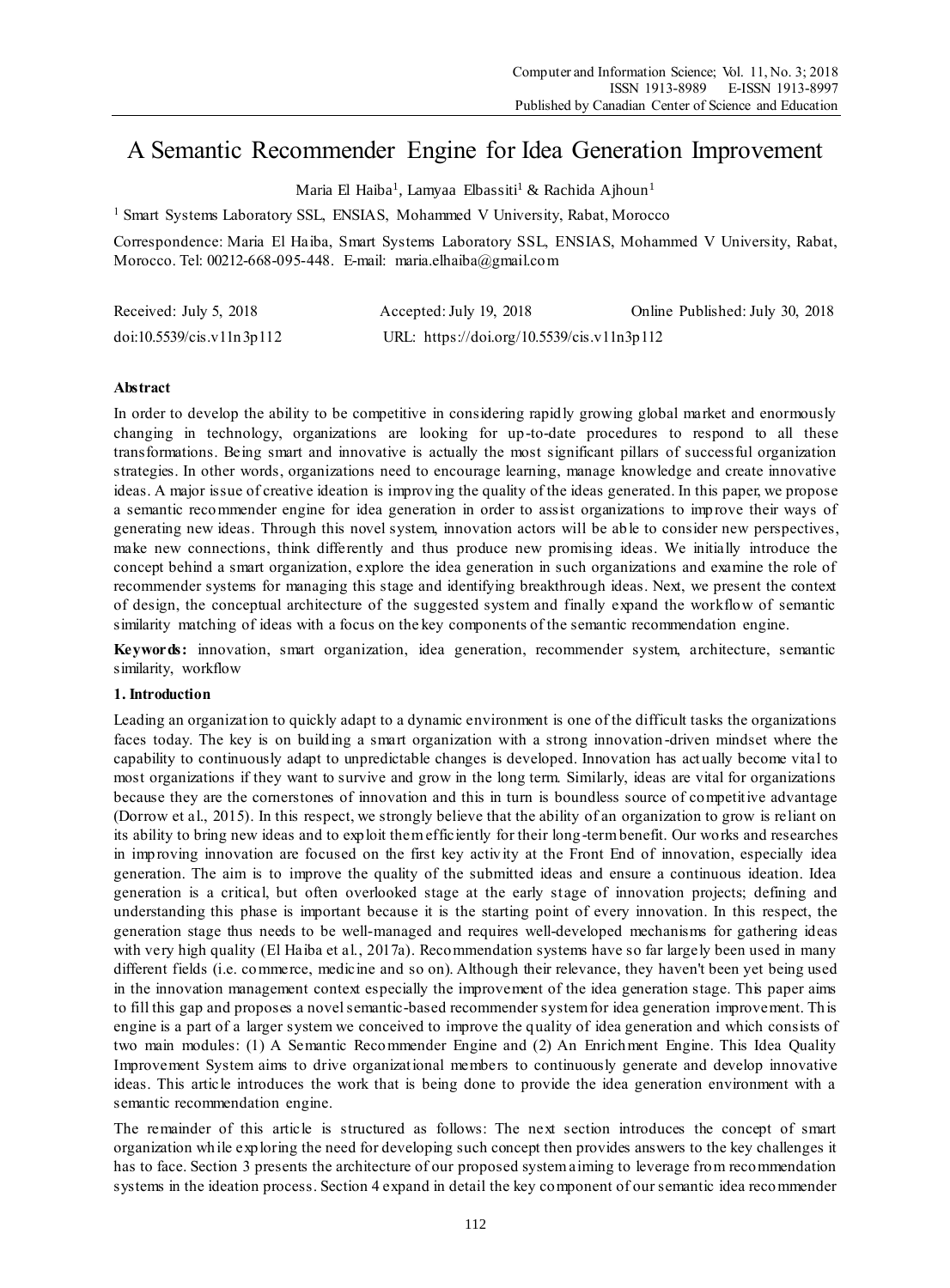engine and the workflow to be used for semantic similarity matching of ideas. Finally, we draw conclusions and indicate directions for future research in Section 5.

## **2. Key Challenges of a Smart Organization**

The main purpose of this section is to present the concept behind smart organization and discuss the improvement of idea generation stage as the first step of the innovation process using recommendation.

## *2.1 Smart Organization*

The new economy, deriving from advances in information and communications technologies (ICTs), requires major revisions around how organizations are structured and how they function. Actually, the traditional attitudes and ways of working need to be redefined. However, if organizations want to obtain the benefits from this transformations they will have to put the right policies in place. Hence, the need to develop a dynamic and intelligent organizational model (Brătianu et al., 2006). Being smart and innovative is actually the most significant pillars of successful organization strategies. In a complex, dynamic environment, the positive effects of a smart organization can be more significant compared to the effects in a stable environment (Schafer, 2009).

A Smart Organization is defined as an organization "that acts effectively in the present" and have the competence to "deal effectively with the challenges of the future" (Wiig, 2000). This emerging organizational concept indeed arose from the need for organizations to respond to the increasingly changing business landscape in dynamic, innovative and smarter ways (El Haiba et al., 2017a). Some of the main features of this organizational transformation are the ability to think differently, collaborate, learn, create, distribute and exploit knowledge to promote growth and competitive advantage.

The term "s mart organization" is therefore used by organizations that are internetworked, knowledge-driven, and dynamically adaptive to new organizational forms, learning as well as flexible in their ability to identify and exploit the opportunities offered by the new economy (Filos & Banahan, 2001). It also means embracing disruption in our organizations to create an environment where innovation is encouraged. Actually, innovation is the key process that can make organizations maintain their market share, improve efficiency and differentiate themselves successfully in their marketplace.

However, managing innovation in such type of organization remains a big challenge and frustrating pursuit despite massive investments in time and money. The critical question here is *how can organizations deal with the complex challenges they face under time pressure, and with continuous increase of data?*



Figure 1. Challenges of Smart Organization

The problem with complex challenges to be faced and the innovation improvement efforts required, in our view, is rooted in the lack of an innovation strategy. Good innovation is no longer random or o ccasional; but rather structured and well managed. Currently, these challenges are dominantly addressed from a managerial perspective, as advocated by organizational sciences. Such knowledge is indeed necessary for managing an organization, but it is insufficient for bringing about changes in a fully systematic and integrated way. To do that, a smart organization needs to take a constructional and learning perspective.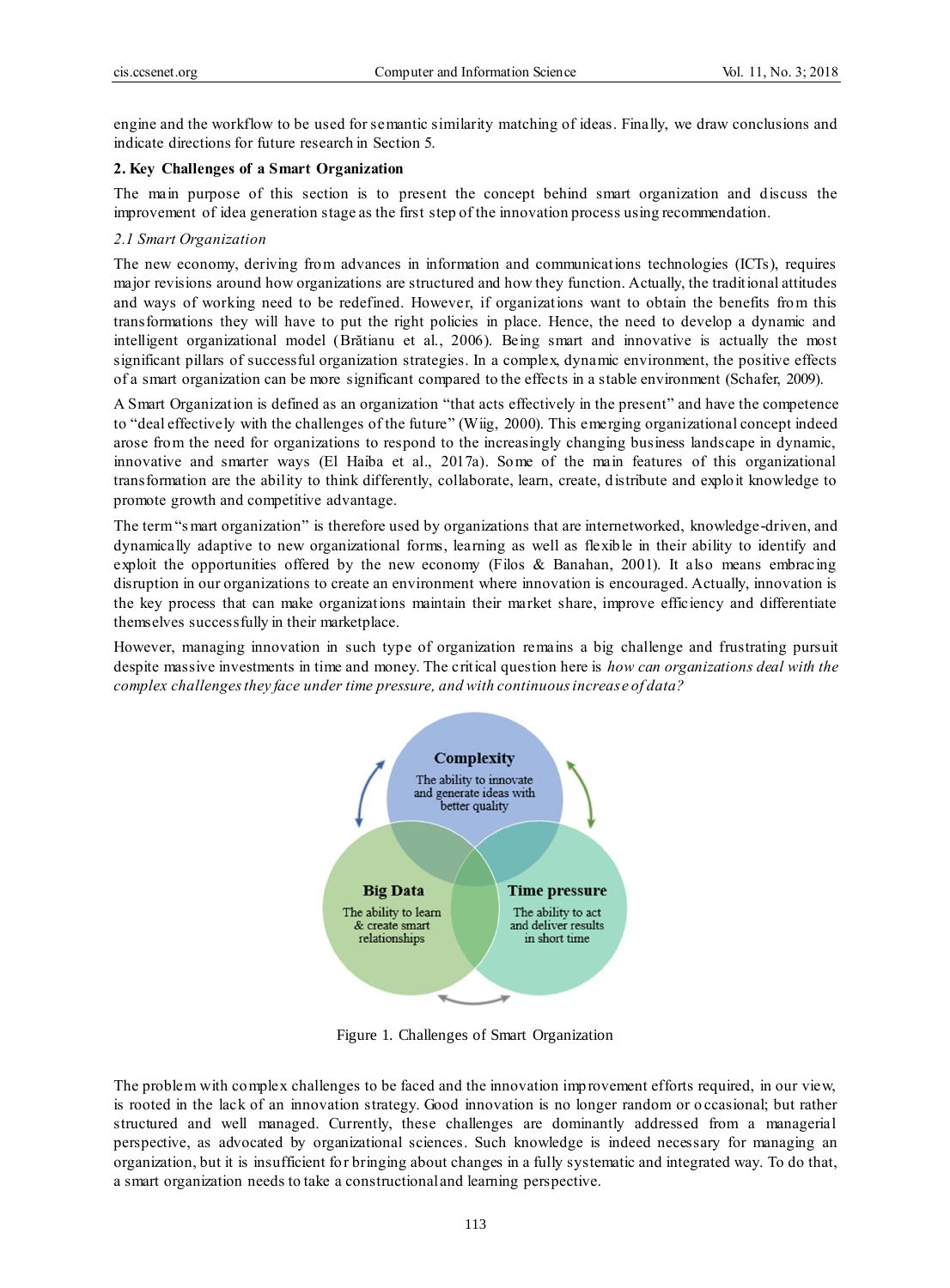However, a higher degree of "intelligence" would be desirable to reach a perfect state in which learning processes are handled by software that targets and provides just-in-time the learning activities that are needed by the individuals for personal growth (Sicilia & Lytras, 2005). At the same time, organizations who want to develop and maintain high levels of innovation need a consistent and qualitative flow of generated ideas (Björk & Magnusson, 2009). Furthermore and in order to effectively manage these ideas, organizations need to adopt smart resources and tools that foster learning activities. To deal with this, a semantic approach can be applied to provide the expected intelligence.

Next subsections will concentrate on presenting idea management systems particularly its idea generation stage, the recommendation as well as the semantics imperatives for enhancing learning and improving the quality of submitted ideas.

### *2.2 Idea Management vs Complexity*

Idea management is an integrated part of the innovation process. It is generally represented by systems which principally aids organizations to collect ideas from all employees and evaluate them in order to determine which have the greatest potential to create added value.

In today's competitive context, organizations will increasingly compete based on the speed at which they can find, develop and implement ideas for new products and services. To compete at this level, organizations must productively capitalize on the creativity of all of their members. This paper actually addresses the idea generation stage as one of the most important and critical activities at the front end of innovation.

One of the key success factors to any organization is being able to come up with new ideas to keep operations, products and services up-to-date.The process of capturing those ideas is called ideation or idea generation. All gathered ideas need to be stored efficiently. They are actually the "potential starting point for any innovation venture and by understanding and supporting idea processes in front end innovation companies can strengthen their innovative capability" (Jensen, 2012). Ideas have become the currency of this new economy. They can be sparked by experiences related to a personal observation but also situations that influence the innovator and lead to an act of thought.

Being smart is also means generating ideas but in a structured manner and smarter way. It is no longer simply a question of generating a large number of ideas but capturing those with a high level of quality and which are most likely to become successful innovations. Thus without a mechanis m for managing them, it is difficult to channel innovation activity into the areas it is needed most.

In practice and regardless of the progress in the Idea Management solutions, this initial phase of the innovation process still faces a number of problems. According to Westerski (2013), these problems are typically related to "information overflow and recognizing questionable quality of submissions" with reasonable time and effort allocation. In other words, if organizations want to significantly tap into their employees' initiative taking behavior and specifically their idea submissions, they should address the three common following challenges: idea quantity, idea quality and continued ideation (Deichmann, 2012). To support and facilitate the ideation process, the knowledge about what influences the quality of the ideas created is therefore important. In a previous work, a qualitative approach was developed in response to this increased need to support activities at the generation stage (El Haiba et al., 2017b). The approach is guided and supported at the top by organization structure and processes, its human capital, as well as its knowledge memory. In fact, building a creative organizational structure can motivate everyone to contribute their ideas or opinions and promote a larger number of high quality idea submissions. Also, managing knowledge have a very powerful role in spurring actors to raise their creative output by learning from the performance of their previous ideas. This in fact implies that all parties should be involved at the same time for the benefit of idea generation stage. It is therefore considered appropriate to practically implement this approach and indeed thinking about an ideation process in which employees continuously learn, repeatedly take initiative and produce multiple high-quality ideas.

#### *2.3 Recommender Systems vs Time Pressure*

All organizations want to come up with the next big idea that catapults their product, their team, or their business to new heights. But where to start and which mechanis ms should they embrace to increase the quality of ideas? It has been shown through the qualitative approach that the generation of new ideas requires well-developed mechanis ms for recognizing and selecting information among a wide range of data (El Haiba et al., 2016). However and under time pressure, there is need to filter, prioritize and efficiently deliver the relevant information. This is where recommender systems have particularly a huge advantage. Previous research study have shown that recommender systems can effectively improve creative ideation output (El Haiba et al., 2016).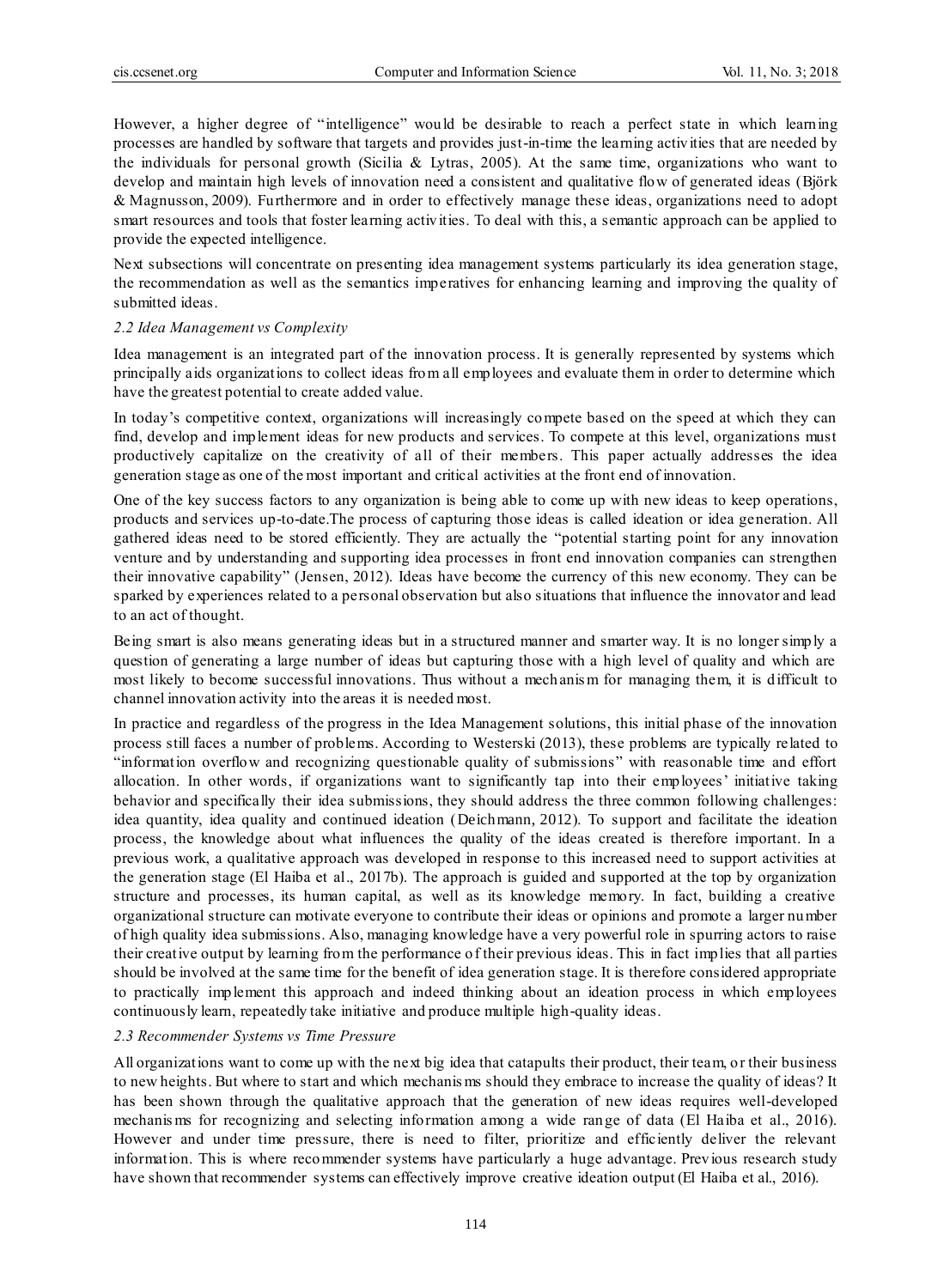The use of the recommendation within s mart organization will allow it to have a new form that will take into account new components able of enriching its potential and improving its effectiveness. We particularly describe the use of a recommender system as the continuous knowledge acquisition which will allow actors continuously learn, generate ideas and collaborate. Some benefits of recommender systems are presented in Figure 2 below.



Figure 2. Recommendation in Smart Organization

Recommender systems actually offers relevant items based on the user's interests maintained in its profile. They also help users efficiently overcome the problem of content overload by filtering irrelevant information when users search for desired information (Amini et al., 2011). Relevant knowledge provided by recommended items can lead actors to think differently and thus generate new ideas and learn from prior experiences in order to enrich them and then be stored.

Likewise recommender systems offers opportunities to collaborate by sharing expertise and knowledge in free-flowing and creative ways (from the different knowledge sources: experts, ideas, documents or projects). Experimental research confirms that showing users similar ideas and combining them to build additional ones can be beneficial and inspirational in the idea generation process (Siangliulue et al., 2016). Thus, collaboration during the ideation process will be helpful in repeatedly generating enhanced qualitative ideas over time.

# *2.4 Semantics vs Big Data*

The rapidly growing amount of data in every knowledge domain presents challenges to the integration, retrieval and reuse of information relevant to a specific context. To deal with this situation, methods of knowledge representation and analysis play an increasingly major role. Applying Semantic technologies allow in fact the generation of content-rich knowledge models. Big data can in this respect take great advantages from semantics-aware methods, which identify semantic relations among knowledge kept in this massive data in order to extract meaningful information and make better use of it. Actually, semantic technology can make data machine readable, then data can be processed intelligently.

Semantic technologies can be especially beneficial in the improvement of the processes of idea generation as part of the organizational learning. They actually contribute positively to all aspects of organizational cont ent generation, distribution, retrieval and reuse (Sicilia & Lytras, 2005). Furthermore, such technologies give an opportunity to build implicit connections and smart relationships between knowledge. This indeed led us to talk about semantic learning organization. The "Semantic Learning Organization" is a concept that relates the notion of learning organization to the technological aspect, so that a semantic learning organization can be viewed as a learning organization in which learning activities are improved and mediated through a kind of technology that insures a shared knowledge representation about the context of the organization (Sicilia & Lytras, 2005). Learning and collaboration activities are greatly facilitated with the use of such integrated semantic tools.

#### **3. Idea Quality Improvement System**

Our theoretical investigations to prove the role and feasibility of using recommendation systems applications in innovation context were highly promising (El Haiba et al., 2016), but however should be practic ally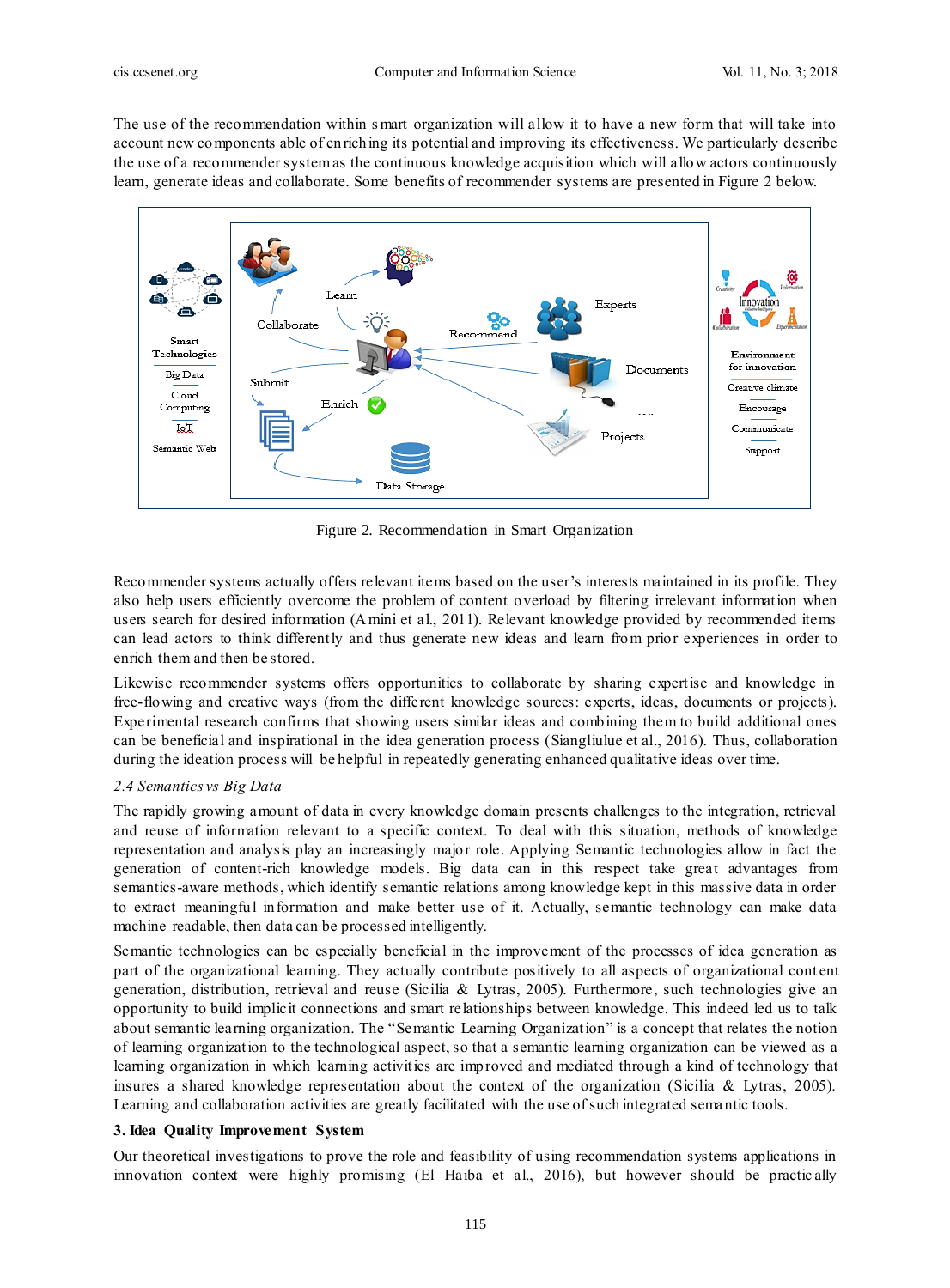implemented in order to test the impact of this new use on both the quality of participations. The main purpose of this section is to briefly present the context of design and then explore in detail the suggested system.

## *3.1 Context of Design*

In this work, we investigate ideas that were submitted by innovation actors inside the organization. We are actually interested in ideas as sources of new processes, new products or services, organizational or strategic changes... These ideas may usually serve to prevent anticipated problems, enhance existing structures, or take advantage of specific opportunities. They can be generated in any time. The submission is achieved through a simple input form (idea details submission form) where user fulfills the data re lative to the idea formalization such as: title, keywords, summary etc. The system will also have a provision of user profile creation. Amongst others, users can be informed at generation time about some supplementary criteria for the ideas that the organization currently looks for.

Previous work has shown that standard idea generation techniques are focused on gathering a wide -ranging portfolio of ideas (El Haiba et al., 2017b). This can undoubtedly generate results. But more than that, our objective is to guarantee a continuous flow of new valuable ideas and ensure their continuous development. Consequently, our focus is to propose a new system (ongoing process to generate ideas) that help organizations leap onto a totally different plane. A system which can push the mind to consider new perspectives, make new connections, think differently and thus create new and interesting ideas that will make a difference. Our proposed system architecture consists of two major parts; Semantic Recommendation part and Enrichment part. The result of the recommendation part is a list of similar ideas or projects that can act as an inspiration for further idea improvement and foster collaboration for developing better ideas (El Haiba et al., 2017a). The result of enrichment part is an improved initial idea presented by its generator according to their experiences, expertise and learning process (El Haiba et al., 2017a). In addressing this point we concentrate on individual learning behaviors and especially on experiences that actors accumulate over time based on the results of their creative efforts.

## *3.2 Conceptual Architecture*

Successful idea generation is only possible if organizations have a structured idea management system and process in place. Managing ideas falls first and foremost to structuring the way of gathering them. This actually implies having clear guidelines on how employees can submit new ideas and continuously enrich them. The proposed architecture should allow gathering ideas and improving them based on recommended items. In other words, provide suggestions to users in order to stimulate their creativity and give them an inspiration for a new submission and/or eventually improve their ones or existing ones.



The figure below presents the conceptual architecture of the proposed system.

Figure 3. Conceptual System Architecture

An overview of the ideation process is as follows: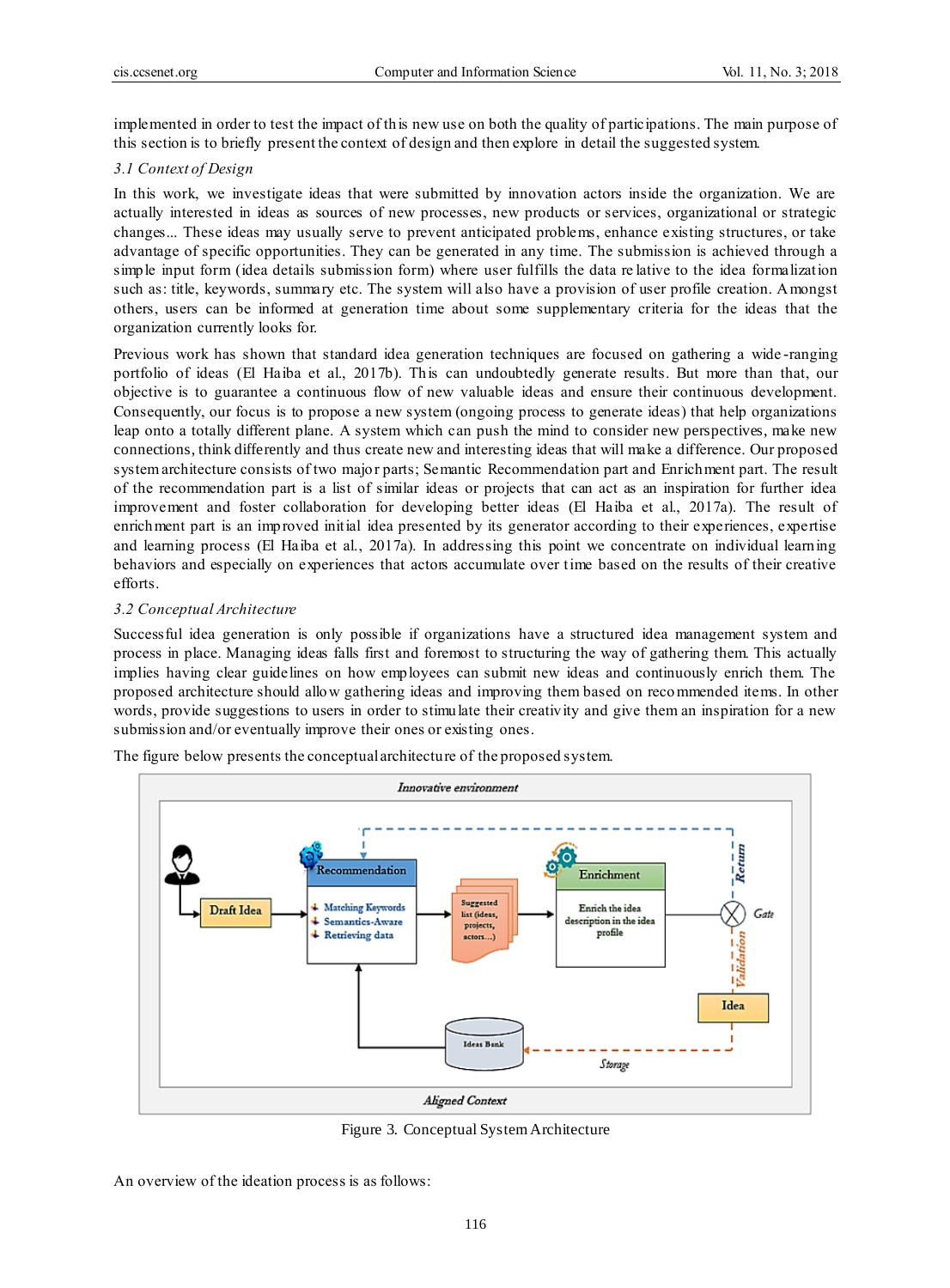**Input data:** The set of previously generated or implemented ideas, contextual information related to organization's strategy, goals, and needs. In fact, the ideas that got implemented and furthermore made very good returns as services or products, can be exposed as success stories. Such practices shall encourage potential innovators to communicate their ideas (Westerski, 2013).

**Draft Idea**: After the creation of its profile, the user formulates his idea by filling in the corresponding fields in the idea submission form along with attaching images or documents to explain the idea. This filled idea profile highlights the basics behind the new Draft Idea.

**Recommender Engine:** Once the new draft idea has been submitted, an initial recommending process is made by the system which presents propositions to ideas generators – of the draft idea – in order to help them to enrich their ideas. It support idea refinement by enabling users to examine sets of closely related ideas. The users can view their own ideas and also the repository of the similar ideas submitted. The outcome of this recommendation process is a list of similar or complementary ideas or projects which inspires actors for draft idea improvement and foster collaboration. The collaboration corner - among innovation actors having similar ideas - is actually involved in the matching of ideas and by providing idea and owner details. Recommen dation is achieved by matching of keywords and description from the user's idea with those from ideas of other people while taking into account elements of the context and using semantic similarity measures. Semantic representation of items ideas - is actually intended to reinforce the recommendation by detecting the latent association among the terms that have the same or very similar meaning. The next section explains the components and implemented algorithms of this engine in detail.

**Enrichment Engine**: The purpose of this part is to propose an automatic enrichment of the draft idea profile. But currently, this process is done manually.

Indeed and after receiving recommendations, the user will try to enrich and refine his initial idea by taking inspiration from the returned list and/or adapt it according to the current organizational context. Actors can contribute to this by suggesting idea improvements or changes according to their experiences and expertise. This actually involves leaning process – individual and collaborative learning –.

**Gate (or decision point)**: Once the idea is enriched, the user can either receive new recommendations based on the enrichment being made and resume the process or validate his idea. In this case, the idea will be stored in the idea bank. The main aim of this repeated cycle is to activate learning behaviors.

**Output data**: An idea promising innovation stored in the idea bank. Properly formulated idea outcome data can be used as a motivating factor to generate ideas. So, ideally the stored ideas are reused as inputs for recommendation in order to improve the quality of future ideas.

The outcome of our all work will be a system that is a repository of ideas promising innovation. The system aims actually to ensure that the right ideas end up meeting an organization's relevant innovation needs.

# **4. Semantic Recommender Engine for Idea Generation Improvement**

In this section, we present in detail the proposed semantic recommender engine for idea gen eration improvement. The figure 4 below illustrates the overall implementation of the recommendation process particularly the semantic similarity text matching method. The process starts with a repository of textual documents, so -called corpus, which need to be transformed into a vector representation.

Before applying any data analysis technique, a preprocessing activity using Information Retrieval techniques is required. This activity consists in dividing the full text into single words or significant concepts called tokens (tokenization). It also includes process like stop words removal and stemming of word (Arivoli & Chakravarthy, 2017). It is convenient for taking off common words, such as articles and prepositions (e.g., a, the, at, etc.). The vector itself can be created using different techniques. One of the most practical is the so called ''bag of words'' method (Vockner et al., 2013). These pre-processing techniques are important since they reduce considerably the number attributes that characterize each document attenuating its dimen sionality (Gonçalves et al., 2010). In other words, they are used to reduce the document complexity.

The result of the previous step is an "n-dimensional vector space". At this stage, a transformation needs to be applied in order to transfer one vector to another. The standard TF-IDF function can be implemented to assign weights to each term in the document and reflect their relative importance. The purpose of such transformation is to identify semantic relationships between terms, and using them to describe the documents (Vockner et al., 2013).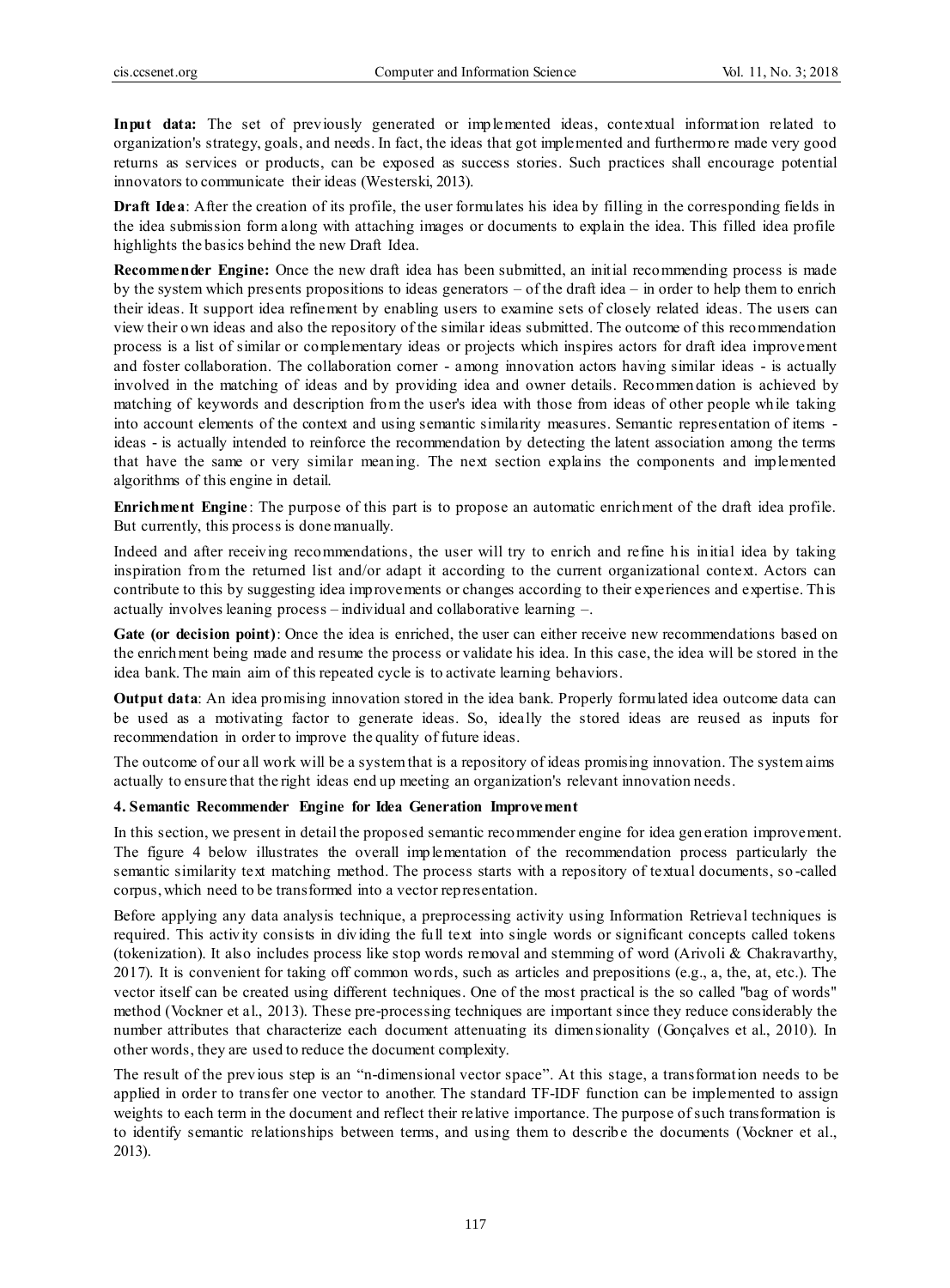

Figure 4. Workflow of semantic similarity matching of ideas

Singular Value Decomposition (SVD) is thereafter applied to reduce the dimensionality of the "n-dimensional vector space" to a lower one. This is essential to discover the semantic structure of the documents. It's actually examine the statistical co-occurrence patterns of words within the corpus. SVD finds a reduced dimensional representation of the matrix that point out the strongest relationships. Therefore, the closely related terms are bundling into the same dimension. Lastly, the similarity between two vectors is calculed with the cosine similarity method. It actually specify if there is an exact/high match (1) or no match (0) at all, with possible degrees in between. At the end, the system provides recommendation based of Latent Semantic Analysis method.

These phases will be presented in detail and formalized in the following subsections:

# *4.1 Vector Representation of Ideas*

As mentioned previously, the idea had a structured profile with defined fields to fill in the submission form. However, we initially propose to describe the outcome of idea generation stage as an interlinked set of data that can be presented into following:

|  |  |  | Table 1. Idea Profile |
|--|--|--|-----------------------|
|--|--|--|-----------------------|

| Idea Attributes          | <b>Description</b>                                                           |
|--------------------------|------------------------------------------------------------------------------|
| <b>Title</b>             | Brief summary of idea                                                        |
| <b>Description</b>       | Detailed textual description of an idea                                      |
| <b>Keywords</b>          | List of words that reflect the main topic of the idea                        |
| <b>Creation Date</b>     | The date when idea was submitted to the system                               |
| Category                 | Assignment to some fixed predefined categories                               |
| <b>Attachments</b>       | Rich media like pictures, sketches, videos etc.                              |
| <b>Actor Information</b> | Idea is interlinked with submitter profile                                   |
| <b>Status</b>            | Indicates the position of idea in the organization internal process pipeline |

The recommendation will be done at the basis of keywords, description and attached document text similarity.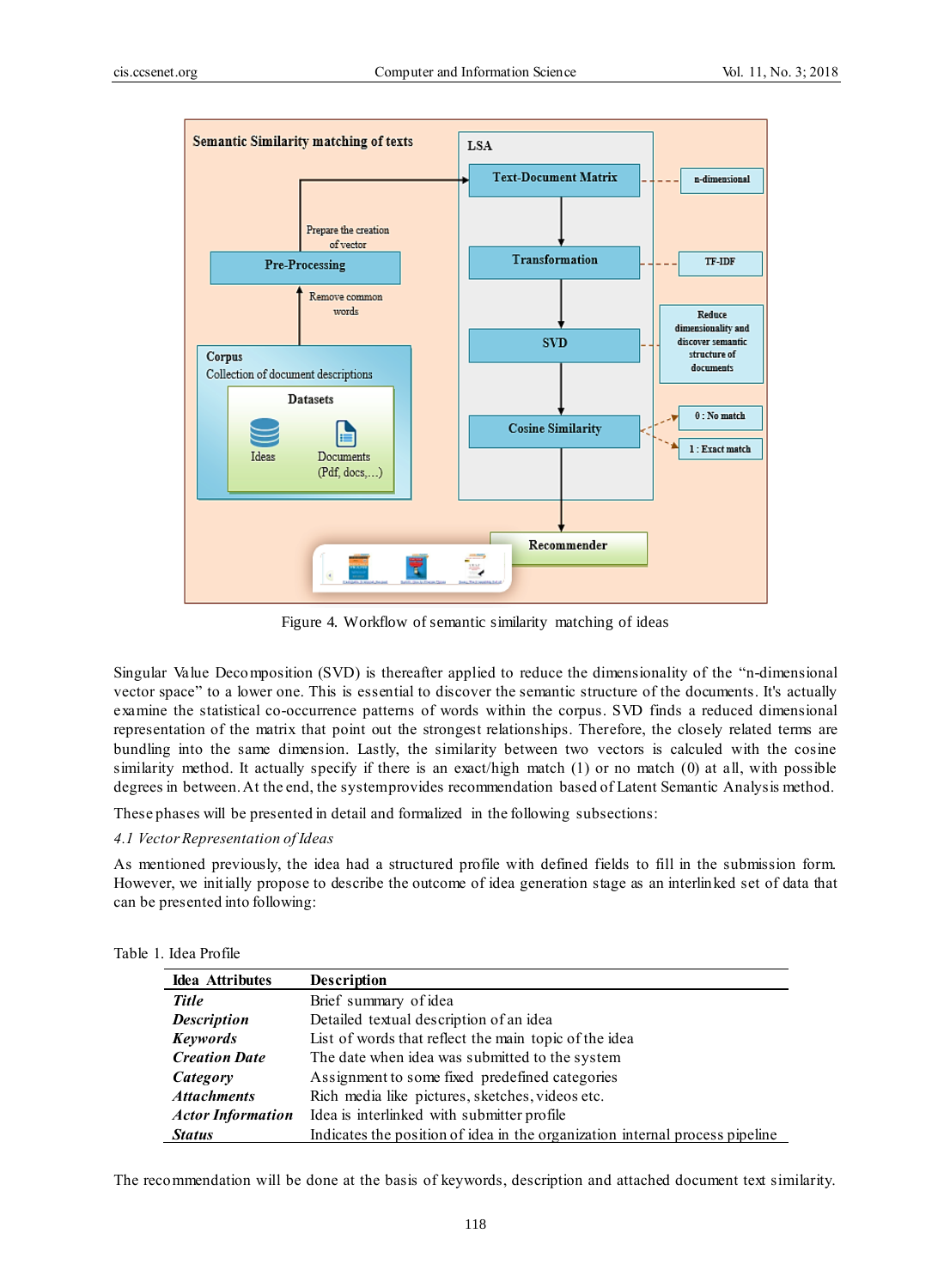The content of each item is represented by a set of terms or descriptors, generally the relevant words that appear in a document. A representation that is often used for text documents is the Vector Space Model (VSM) like in the figure below.



Figure 5. Vector Space Model VSM

Any text can be viewed as a vector in V-dimensional space of a sentence, a query, a document, an entire encyclopedia (Arguello, 2013). This model is an algebraic model which represents text documents as vectors of identifier, such as terms (Zhou et al., 2012). The elements of this vector express the level of important of a word/term and the raw frequency of this word in a document (Huynh et al., 2015).

In our study, ideas will be represented by a vector containing keywords provided by user, extracted keywords from textual description using an algorithm and those extracted from attached document. This in order to enrich the idea vector. However, such representation raise some problems related to synonymy and polysemy. To palliate those drawbacks, Dumais et al. (Dumais et al., 1988) proposed Latent Semantic Analysis (LSA)

#### *4.2 Semantic Idea Similarity using LSA*

Latent Semantic Analysis or LSA, is a machine learning, statistical and corpus-based method for representing the meanings of words, sentences and texts. In corpus-based semantic representations, statistical properties of textual structure are exploited to incorporate words in a vectorial space. At this space, words which are similar in terms of meaning tend to be located close to each other.These methods are actually based on the idea that "words with similar meanings tend to occur in similar contexts" (Altszyler et al., 2016). The process of learning words that are related to each other is based on their statistical co-occurrence together in a context (Vockner et al., 2013). Latent Semantic Analysis is one of the most used methods for word meaning representation.

In this study, we describe a keyword extraction technique that uses Latent Semantic Analysis to identify semantically important single topic words or keywords. Using LSA, links between resources are made based on the semantic similarity of their textual content. The main advantage of LSA is that it does not use any manually designed resources, like dictionaries or thesauri. It only depends on large amounts of texts. Forming a corpus, those texts are used to induce knowledge about the meanings of words and documents. LSA, in fac t, assumes that "the meaning of a text can be extracted as the sum of the meaning of its words " (Vockner et al., 2013). In contrast to VSM, it extracts concepts instead of words. The basic idea of this method is complete information about the word context. To organize terms and documents into their underlying semantic space, LSA employs the singular value decomposition (SVD) algorithm.

LSA includes principally four steps: (1) creation of a term-document matrix out of a collection of texts, (2) application of a transformation with TF-IDF, (3) dimension reduction using Singular Value Decomposition (SVD) and (4) similarity calculation with the cosine similarity measure.

As a first step in using LSA, a sparse input matrix, also called term-document matrix or word-document matrix, is created (Figure 4). Each column of the matrix represents a text passage or sentence in idea (document) under consideration, and each row represents a unique word. Its cell  $a_{ij}$  contains occurrence word  $w_i$  in document  $d_j$ .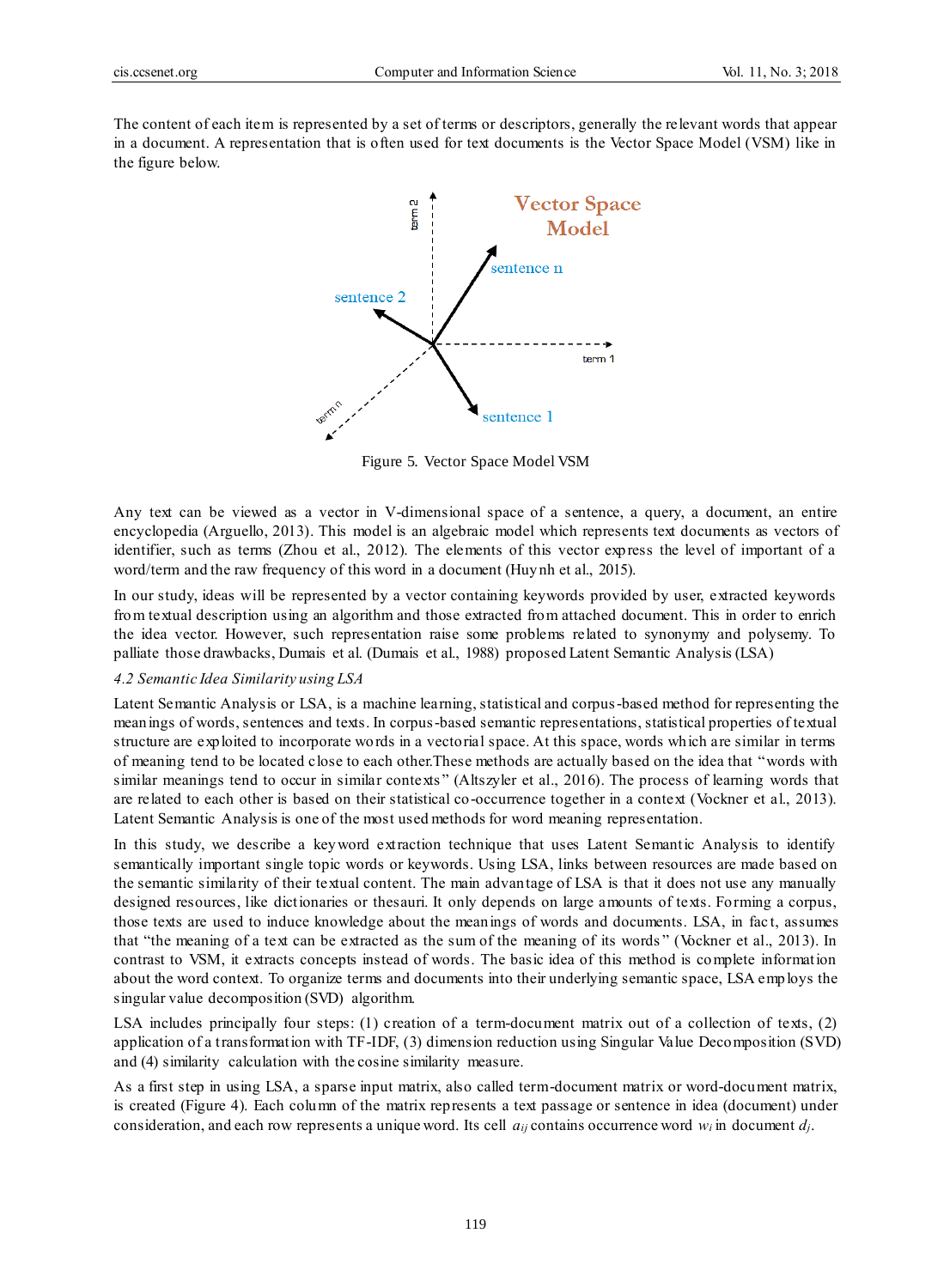

Figure 6. Term-Document matrix A

For transformation or weighting purposes, various methods can be applied. TF-IDF (term frequency-inverse document frequency) and log-entropy are the most common methods (Altszyler et al., 2016). We have used TF-IDF in our study to compute the weight of terms. In particular term frequency specifies the number of times the word occurs in the respective document. Inverse document frequency specifies the relevance of the word respective to the entire document set. The TF-IDF term weight is as follows:

For a term i in document j:

$$
w_{i,j} = tf_{i,j} \times \log\left(\frac{N}{df_i}\right)
$$

 $tf_{ij}$  = number of occurrences of *i* in *j*  $df_i$  = number of documents containing i  $N =$  total number of documents

As the next step of LSA, the SVD decomposes the input matrix A into three matrices:



Figure 7. LSA Singular Value Decomposition

Where A is the input matrix, U is the matrix that represents the description of the original rows of the input matrix as a vector of extracted concepts, S is a diagonal matrix containing scalar singular values sorted in descending order, and V is an orthonormal matrix that represents the description of the original columns of the input matrix as a vector of the extracted concepts.

Once the vectorial representation of words is obtained, the semantic similarity (S) of two terms is typically calculated using the cosine similarity measure between their respective vectors  $(v_1, v_2)$ :

$$
S(\mathbf{v}_1, \mathbf{v}_2) = \cos(\mathbf{v}_1, \mathbf{v}_2) = \frac{\mathbf{v}_1 \cdot \mathbf{v}_2}{\|\mathbf{v}_1\| \cdot \|\mathbf{v}_2\|}
$$

#### *4.3 Semantic Content-Based Filtering*

Content based filtering algorithms compute the relevance of items or entities based on features ("content") of entities. The most important terms are extracted from the textual description of entities and used for calculating the similarity between the entities (Lommatzsch et al., 2011).

Content-based filtering systems primarly use textual documents as an information source. A standard approach for term parsing selects single words from documents. One of methods that use these terms is the vector space model. As previously defined, it represent documents as vectors in a multi-dimensional space.

The problem of content based filtering techniques is that additional effort is needed for taking into account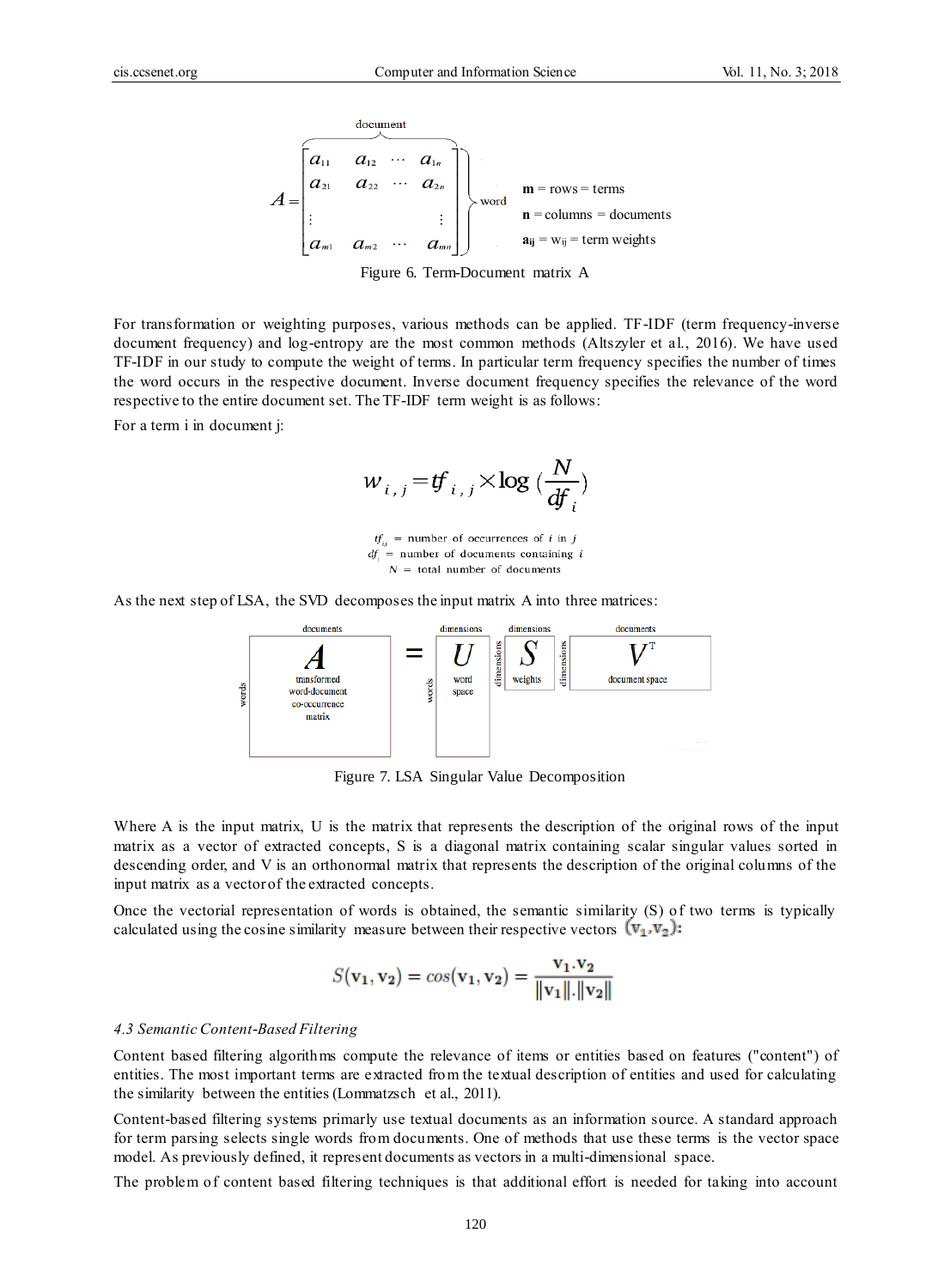homonyms, synonyms, and anaphors. In this work and in order to overcome those challenges, we consider semantic text matching in combination with recommendations. Semantic text matching, in its simplest form, models the relevance/similarity of a pair of texts considering their relatedness. It captures hidden relationships between terms. We use latent semantic analysis for semantic similarity as shown in figure 4.

The proposed content based recommender system calculates similarity between ideas profile and the other ideas profiles that are submitted by other actors in the organization. Then all similar ideas will be sorted at the basis on the returned similarity value. Finally, the proposed recommender system will recommend top -N similar ideas to the current actor. These recommendations will actually help innovation actors to discover relevant generated ideas, find inspiration for new ideas from a large pool of ideas, improve their own submitted ideas and prevent them from redundant post ideas.

### **5. Conclusion**

To ensure long-term competitiveness, organizations need to continuously innovate. Consequently, they also need a continuous stream of ideas as fuel for innovation. The current paper actually explain how organizations can capture new innovative ideas.

The purpose of this paper is to present a new use of recommender system to improve idea generation in the Idea Management Systems. It aims to build a mechanism based on similarity detection to help innovation actors to find content that is relevant in accordance with their needs. More specifically, the paper presents the architecture of a new system designed to express new ideas, store them, and suggest similar ideas to combine them and form a better one. Actually, the integration of recommendation techniques as a creativity support to generat ion stage aims to provide people with a seamless experience that enhances their creativity in a natural manner. This in fact spurs idea generation.

As the main result of the presented work, we actually propose the combination of recommender systems with t he semantic text matching algorithms in order to enhance the quality of generated ideas in organizations. In this respect, we developed a prototype where structured data (submitted ideas) represent the input for semantic text matching of content using LSA. With this new approach, links between ideas, which were not interlinked before, can be automatically created. These links are presented using recommendations on the contextual similarity of texts.

Semantic idea recommender system seem to be a promising tool in support of idea generation activities. In terms of future work, we plan to evaluate and experiment our current proposed architecture of the semantic content-based recommender system in a real application domain for the validation of obtained results.

#### **References**

- Altszyler, E., Mariano, S., & Fernández, S. F. (2016). *Comparative study of LSA vs Word2vec embeddings in small corpora: a case study in dreams database. CoRR abs/1610.01520* . Retrieved from https://arxiv.org/pdf/1610.01520.pdf
- Amini, B., Ibrahim, R., & Othman, M. (2011). Discovering the impact of knowledge in recommender systems: A comparative study. *International Journal of Computer Science and Engineering Survey (IJCSES), 2* (3), 1-14. https://doi.org/10.5121/ijcses.2011.2301
- Arguello, J. (2013). Vector Space Model. Information Retrieval, September 25, 2013.
- Arivoli, P. V., & Chakravarthy, T. (2017). Document Classification Using Machine Learning Algorithms A Review. *International Journal of Scientific Engineering and Research (IJSER), 5*(2), 48-54.
- Björk, J., & Magnusson, M. (2009). Where do good innovation ideas come from? Exploring the influence of network connectivity on innovation idea quality. *Journal of Product Innovation Management*, *26*(6), 662-670. https://doi.org/10.1111/j.1540-5885.2009.00691.x
- Brătianu, C., Vasilache, S., & Jianu, I. (2006). In search of intelligent organizations. *Management & Marketing*, *Economic Publishing House*, *1*(4), (December 2006), 71-82.
- Deichmann, D. (2012). Idea Management: Perspectives from Leadership, Learning, and Network Theory. Doctoral dissertation, ERIM, Netherland.
- Dorrow, P. F., Davila, G., Varvakis, G., & Vallejos, R. V. (2015). Generation of ideas, ideation and idea management. *Navus, 5*(2), 51-59. ISSN 2237-4558. https://doi.org/10.18815/navus.v5i2.248
- Dumais, S. T., Furnas, G. W., Landauer, T. K., Deerwester, S., & Harshman, R. (1988). Using Latent Semantic Analysis to Improve Access to Textual Information. In Proceedings of the SIGCHI Conference on Human